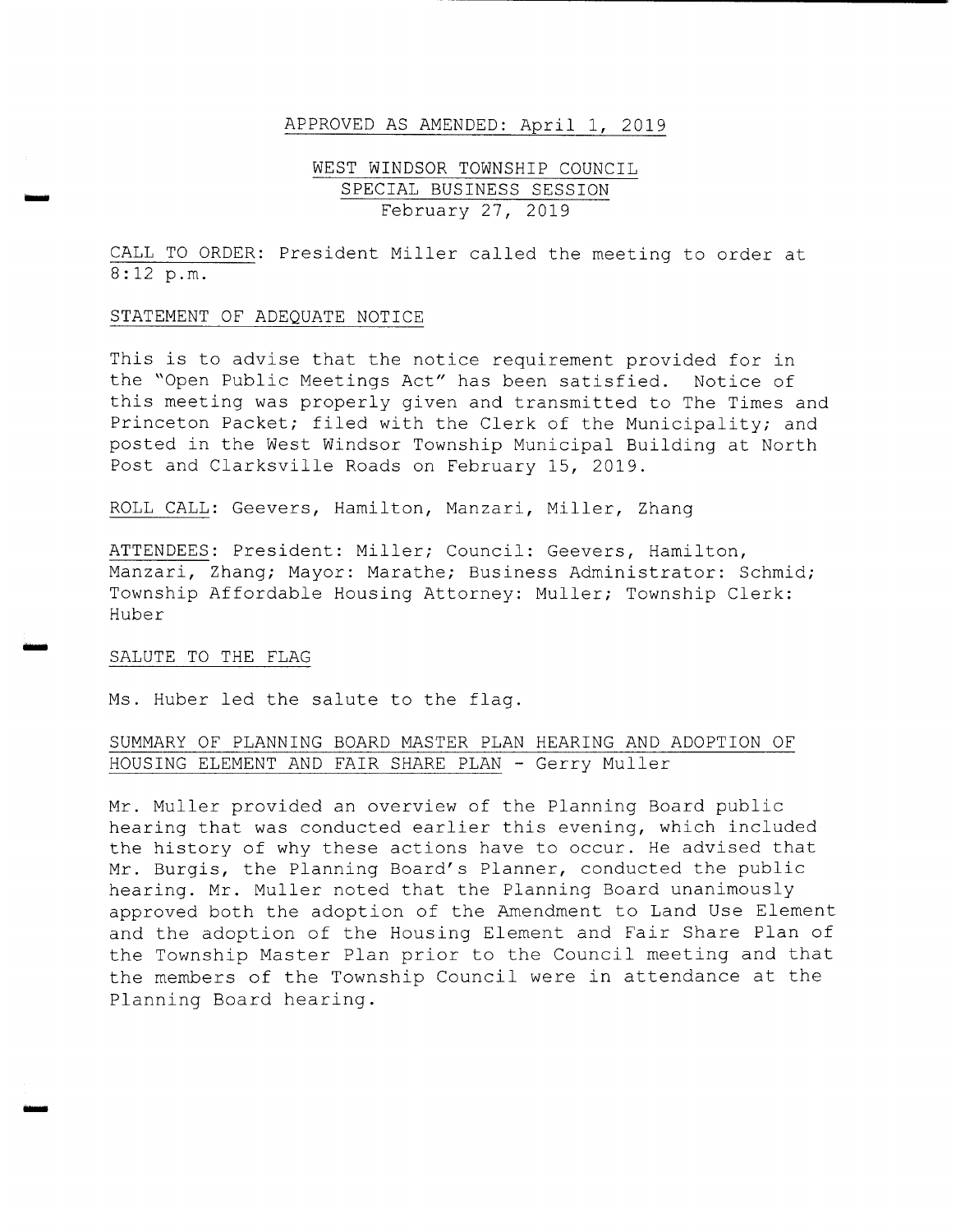Page 2 Special Business Session February 27, 2019

moo

mow

Members of Council asked procedural questions of Mr. Muller which he addressed. They also requested that the table on page 18 be moved up on the page.

Ms . Hamilton thanked staff and the consultants for their hard work on this and advised that she agrees with Mayor Marathe that the Township doesn't have much of a choice. She thanked both President Miller and Ms. Geevers for their suggested changes to the ordinances .

Ms . Geevers also thanked everyone for their hard work and noted that West Windsor Township is <sup>a</sup> leader in affordable housing in the State and she is proud of this .

Mr. Zhang advised that he will vote for this and thanked everyone for their recommendations and for working together on this issue .

Ms. Manzari provided her thanks as well to all who have been involved in this over the years and thanked Ms. Geevers, President Miller, and Planning Board Chairman Mr. O' Brien and the Planning Board in working jointly on this matter.

President Miller noted her thanks to everyone and that this was a team effort by all.

2019- R058 Endorsement of the Housing Element and Fair Share Plan of the Township' s Master Plan Approved by the West Windsor Township Planning Board

Motion to approve as amended: Geevers Second: Hamilton RCV: aye Geevers aye Hamilton aye Manzari aye Zhang aye Miller